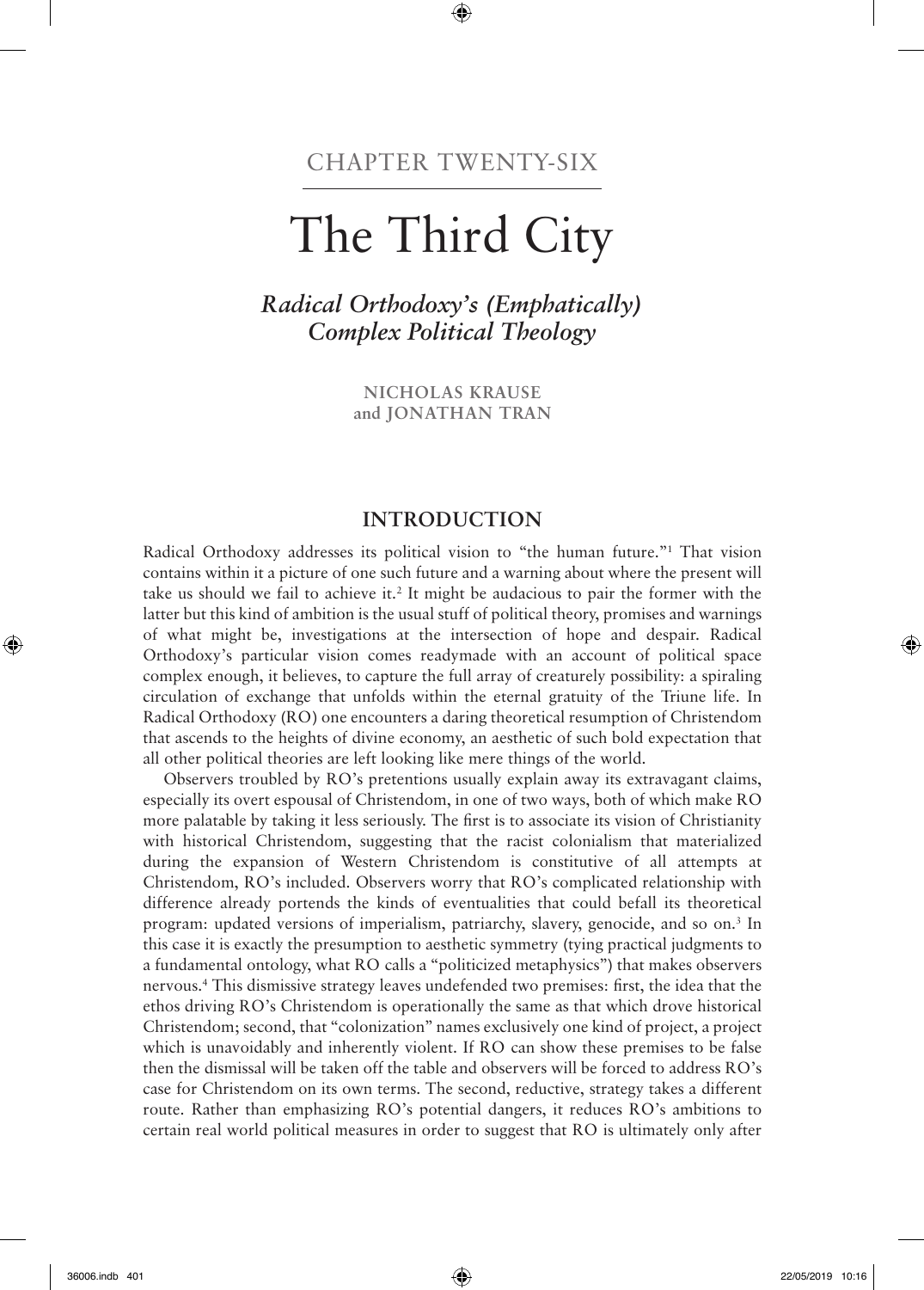the regular old stuff of politics as usual. By reading Red Toryism or Blue Labour, respective movements within Britain's Conservative and Labour parties, as political expressions of RO without remainder, these observers can conceptually relegate RO to the familiar parochial world of contemporary politics. But this strategy comes with its own unproven premises: that no fundamental tensions exist between RO's aspirations to full Christendom and a pluralist and truly participatory democracy.

⊕

This chapter examines RO's political vision, what we have so far described as its aesthetical divine economy, and evaluate whether the two dismissive strategies have done anything to diminish its promise. Our conclusion about the first, related to Christendom and colonization, will be that RO turns those concerns on their head and makes Christendom's colonization, of a sort, strangely logical. It is precisely this coherence that makes RO's vision both inspiringly bold and consistently worrisome. We will conclude that the second question remains open, specifically as it relates to Blue Labour, with the connections with RO still developing, and instructively so. The promise here is that Blue Labour will press into service RO's aesthetics and make it do work it has yet to do, and that, in turn, RO will offer to Blue Labour conceptual resources for construing its politics as a theological aesthetics, and reasons for why such a move matters. While we will leave untreated RO's relationship to Red Toryism, we do think it rather remarkable that some within both major UK political parties have found common cause with RO's extravagant political vision.5 Our conclusion about these matters will be that the unfinished business of determining RO's practical relationship to politics, itself an endlessly provisional affair, leaves troubling the air of finality looming over its theological narrative.

One final note before starting: we will identify Radical Orthodoxy with the work of John Milbank. In the late 1990s when RO was getting off the ground, it could count among its company a host of theologians, some of whom have stayed (e.g., Connor Cunningham, Phillip Blond, and others) and others who have for whatever reason departed its company (e.g., Mary-Jane Rubenstein, William Cavanaugh, Peter Candler, and others). At RO's core was Milbank, along with Catherine Pickstock and Graham Ward, the primary progenitors of its vision and brand. With Pickstock's and Ward's allegiance to RO now less obvious, we are left, in the end, with Milbank as its chief defender. As the most ambitious of RO's founding members, Milbank should be seen as articulating RO's vision in its most characteristic, formidable, and comprehensive form.

# **PERPETUAL EUCHARIST**

In popular rendering RO is seen as a religious critique of secular accounts of "pure" difference, or what can be called differential ontologies. This rendering envisages RO's project as primarily reactionary and regressive, a menacing vision of social harmony predicated on a return to premodern notions of hierarchy and complementarity, wherein Christendom institutionalizes Christianity's rejection of postmodern difference. When observers identify in RO a nostalgia for medieval Christendom, they point to its seeming desire to turn back the clock on freedoms gained during and since the Enlightenment freedoms from the various hierarchies and social organizations of an oppressive Christendom. This perception is somewhat deserved since RO offers a direct and often pugnacious challenge to secular modernity in both its intellectual and political forms. In Milbank's hands, Kant and Hegel and Deleuze and Derrida are all made to look simultaneously noxious and silly, as is the entire enterprise of cultural despising that ended the West's long-held religious enchantment.6 If postmodernity has made its name

⊕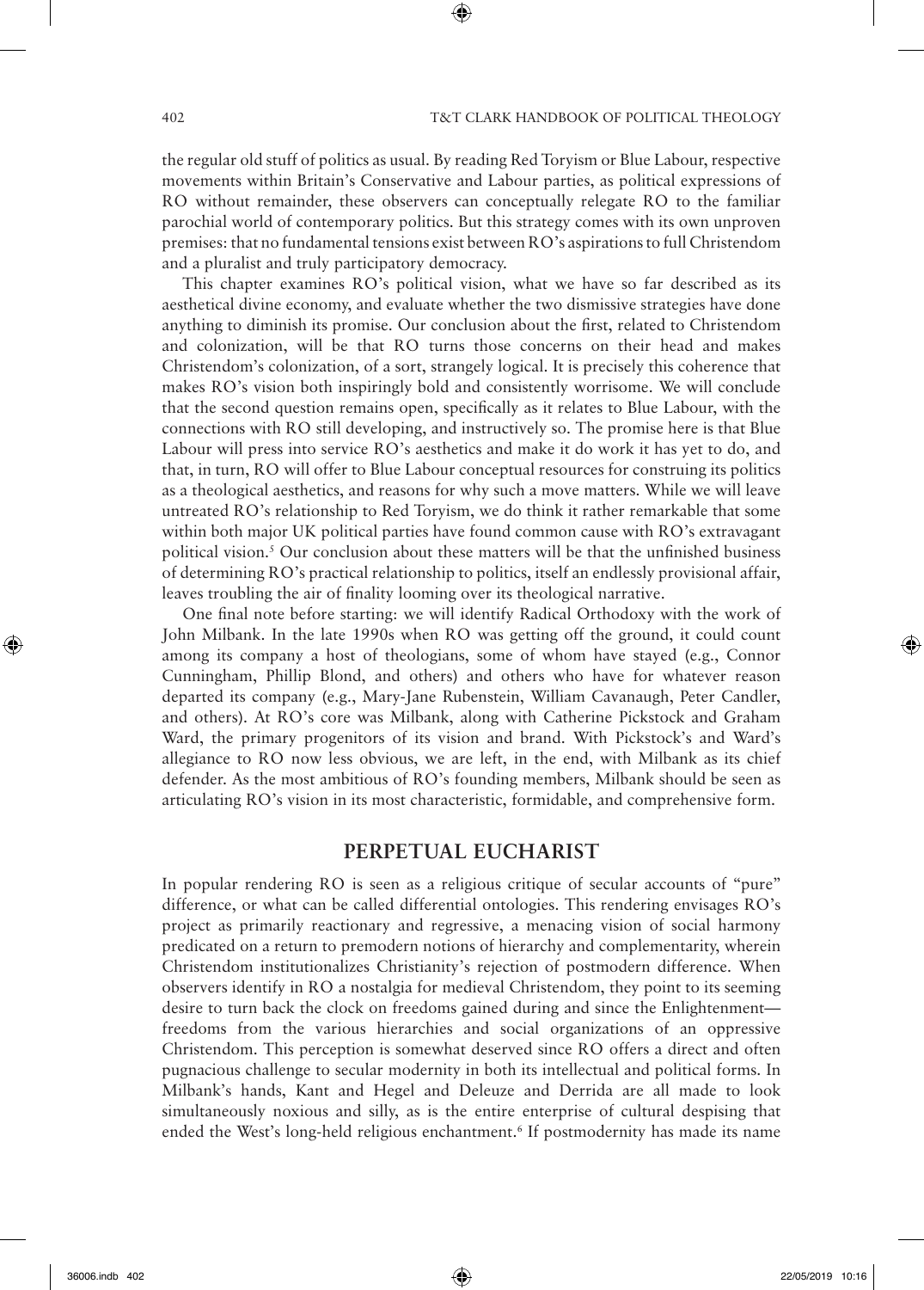by accusing Christians of oppressing difference then Milbank, in attacking postmodernity, seems suspiciously to be attacking difference. His counterintuitive claim that postmodernity, not Christianity, endangers difference, and that Christianity is the best chance difference will ever have, strikes many as philosophically bizarre and empirically ridiculous. RO goes so far as to locate the origins of postmodernity within Christianity itself, insisting on a declension narrative where the distorted desire to be like God, predicating a human concurrence separate from God (amounting to a type of equality with God), resulted in the collapse of the very conceptual infrastructure by which humans rightly could be like God.7 RO counters postmodernity's genealogies with one of its own, asserting that the Triune God has everything to do with difference and only by properly regarding God can one properly regard difference. The only response one can and should have to postmodern "ontologies of violence," RO claims, is a counter-mythos of "ontological peace" whereby difference gets theologically placed as expressive of the divine insofar as it enters into a fundamental social harmony. This strategy will sound to many as all too familiar, especially to postmodern ears already weary of theological arrogance. Is not RO's vision just another iteration of Christianity's dreadful relationship with difference?

⊕

Yet RO's criticisms of postmodernity and its counter-ontology of difference are meant to serve a positive vision that has ended up getting lost in arguments about the accuracy and fairness of RO's critiques and RO's appetite for entertaining them. Unable to convince its detractors that its rejection of secularism's account of difference did not amount to a rejection of difference as such, RO became mired in endless metaphysical debates about difference and various intellectual-historical arguments, ultimately obscuring the force of its constructive vision. This positive overarching vision, within which RO makes its case against postmodern secularism, is a distinctly political-theological one: a Christian socialism which RO believes to be liturgically and philosophically basic to Christian orthodoxy. Thus, Milbank writes in the preface to the second edition of *Theology and Social Theory* that the aim of the book's argument is decidedly political and progressive: "[to] supply again a new ontological and eschatological basis for socialist hope."<sup>8</sup> Such an ontology of mutuality and cooperation is precisely what postmodern differential ontologies lack, RO contends.9 According to what RO considers Christianity's Trinitarian metaphysics and participatory ontology of peace, sacramentally present everywhere in creation (creation as sacramental presence) is a dynamic gift-structure that exhibits God by gifting (*ad intra*) the natural with a share of supernatural—creation as gift.10 A politics responsive to these claims is what RO is after.

RO's positive political vision starts from a baseline orthodoxy. The distinct persons of the Trinity are identified by the gifts each gives and reciprocates. For RO, the oneness of the Triune God consists in an eternal exchange of charity amidst difference. The divine Trinity is "transcendental peace through differential relation"11 and the Triune life is a sociality of harmonious difference.<sup>12</sup> Divine simplicity and eternality logically require that this exchange be elegant, where God's giving does not issue in distinct parts (say, something outside of God) or distinct moments (say, gaps arising between divine longing and divine satisfaction). For Milbank, the possibility of creaturely difference comes by analogical participation and consists in elegant relations of gift-exchange—creaturely economies participating in, and derivative of, the divine economy.13 God's life of difference images itself in every aspect (*vestigium trinitatis*) of creaturely life, though, as temporal and not eternal, creaturely life is complex inversely to how divine life is elegant.14 Creation is possessed of the integrity of its own exchange but in a manner befitting its temporal status, hence Milbank speaks of creaturely gift-exchange in terms of "prophetic delay,"

⊕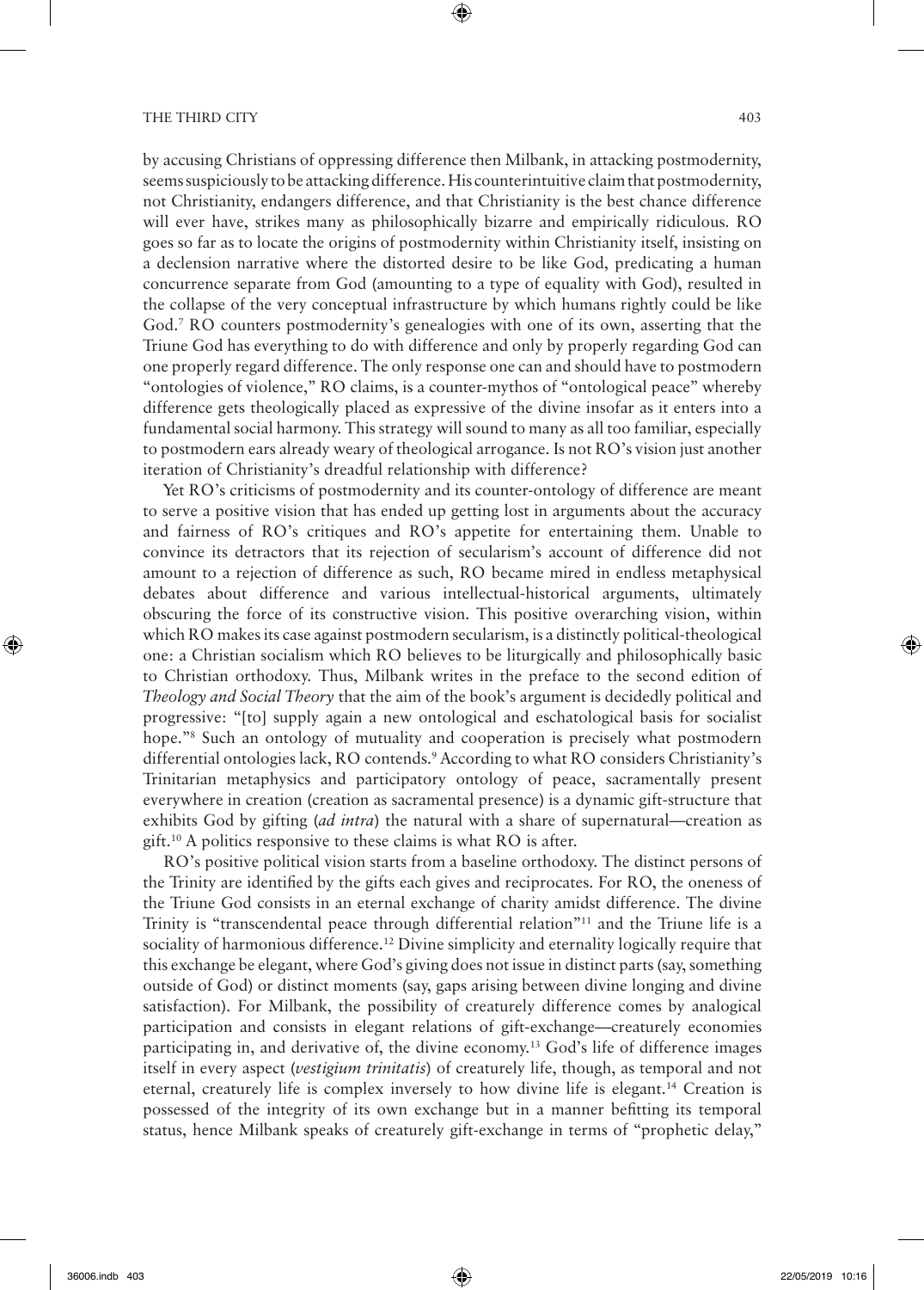"non-identical repetition," and "asymmetrical reciprocity."15 The complexity of creaturely life matches its contingent constitution, comprised as it is by time and its distinctions between actuality and possibility, as well as the distensions constitutive of life under sin.16 Creaturely existence is complex, utterly dependent on God, and as composite, capable of coming undone when distanced from God.17 Creatures are capable of harmony—indeed, they are created in and for it—but harmony, while necessary *for* their existence, is not necessary *of* their existence. Genuine and genuinely social human gift-giving becomes the occasion of creaturely harmony, where gift-giving assumes an ascending spiral, each gift reciprocated by something new as creatures journey into God as creation rises in divinizing harmony.<sup>18</sup>

⊕

According to Milbank, the constitutive human activities of language and making—the creative activities fundamental to politics—reveal the *verbum* that is the Son and the *donum* that is the Spirit, God the Father grounding divine gift-giving and exchange.<sup>19</sup> Structured this way, language and making each gesture beyond themselves, inclining toward God for the completion of their activity in what Milbank calls a "supernatural pragmatism."20 Because satisfaction in God entails satisfaction in God's creation, because God has structured creation this way, human desire in language and making requires others with whom to speak and make. Christian *social*ism expresses in political form the inexhaustibly social nature of creation, "the echo of divine creation and divine grace," with sin evinced as those instances when creatures privatize that which is meant to be shared.21 Just as socialism is the economic form of human mimesis, so is neoliberal capitalism, especially in its post-Keynesian modality, the form of its human distortion, made possible by the interstices of time and realized in the creature's unwillingness to gracefully bear time's complexities. RO's case for Christian socialism then is its espousal for an expressed and harmonious complexity that inclines creation toward God, an entirely plausible social form given creation's "supernaturalized" constitution.<sup>22</sup> Such a politics of mutuality, reciprocity, cooperation, and solidarity is "more realist than mere realism," for it reflects creation's most basic ontological composition.<sup>23</sup> At the heart of RO is thus a series of liturgical conventions natural to all that exists in God insofar as it exists at all. Milbank terms this "perpetual Eucharist," wherein "gifts collected, offered by all, as all, to the all who is One," are then "received back by all from the One, who are all thereby received into these same different gifts which are his Word."24 Socialism simply names the politics of this Eucharistic exchange.

# **CHRISTENDOM AS THE THIRD CITY**

Within Augustine's well-known earthly/eternal cities schematic, Milbank imagines a "third city."25 But contrary to other Augustinians who thematize this third space between the earthly and eternal cities in terms of a mixed *tertium quid* (Henri Irénée Marrou) or a neutral *saeculum* (R.A. Markus) which divides the world into sacred and secular spheres, for Milbank this city is the *social* form Christian pilgrimage assumes in the world. The third city is an aspiring cosmopolis that fuses the natural goodness and desire of the earthly city to its completion and consummation in the eternal. This follows RO's conviction that there is not, and cannot be, some autonomous secular space outside of God, a natural order not always already "supernaturalized." Given the social nature of creation this fusion must, RO believes, emanate in actual political arrangements. The third city is Christendom, the church's "extending the sphere" of its "socially aesthetic harmony"<sup>26</sup> into political life, infusing the natural goodness of political society with

⊕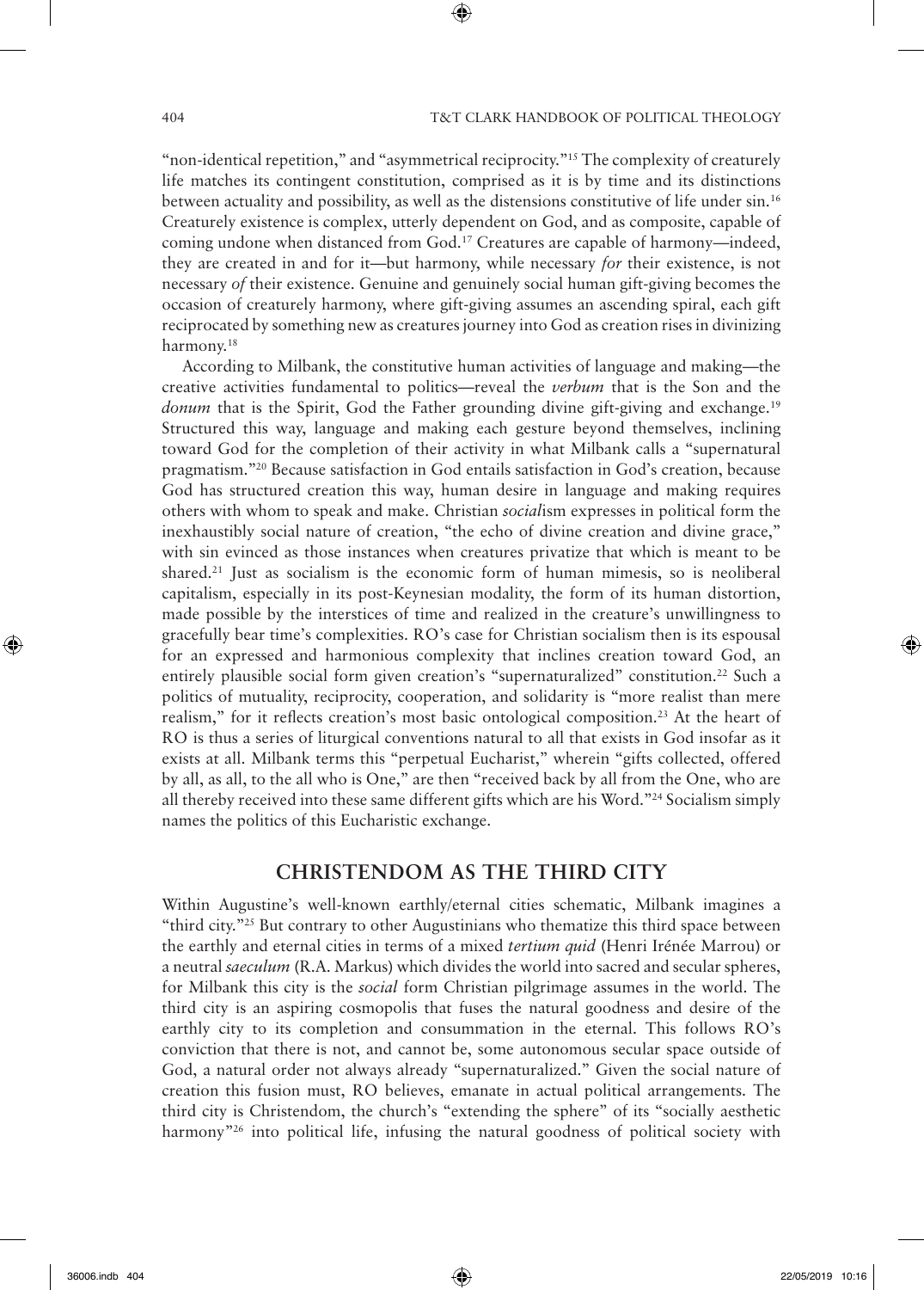divine governance. This step marks an important conceptual development (or at minimum, explication) for RO, moving from an earlier polemicized political theory that pitted Christianity and secularity against one another, to a via media between them, allowing RO to critique political concepts and practices when they fail to embody the politics of the third city and to endorse them when they do. One witnesses here a theoretical benefit

to RO's insistently participatory ontology, which should never have been allowed to permit of polemics but instead highlights a common humanity and possibilities of genuine political cooperation across difference. According to Milbank, the politics of the third city includes two primary loci, initially

⊕

a positive function that relationally operationalizes human language and making, institutionalization as artistic endeavor. There is also a negative function, and here readers of *De Civitate Dei* will recognize the Augustinian imperative to restrain evil and its effects. Milbank interprets the imperative's internal logic as pushing toward the more primary positive goal, pressing beyond the innately dissatisfying work of restraint toward the positive pursuit of goodness, to action as such, wherein human artifice participates in God, as already evidenced in the third city's first function.<sup>27</sup> Milbank pushes these considerations to their logical, but still stunning, conclusion: "Without this bending, justice cannot itself remain just and law cannot itself remain legitimate. And yet exactly this bending of the necessary but imperfect towards the unnecessary but perfect, exactly this Christian politics, actually belongs to the primary task of Christian conversion. This is one reason why the idea of Christianity without Christendom is a self-deluding and superficial illusion."28 According to RO, just as Christians should, without controversy, believe that being Christian is better than not being Christian, so Christians should believe that a Christian society is better suited for human flourishing than a society ruled otherwise. Thus, Milbank believes that for every morally important action, no matter how quotidian (e.g., *Beyond Secular Order* uses the example of driving), there are properly moral ways things should go (i.e., one should drive locally and globally conscious of others), and Christians are best positioned to know as much. Some will take this to be culturally invasive, but Milbank sees it as the logical conclusion of the following sequence: (1) The world is designed by God for creaturely flourishing; (2) Christians are those who attempt to live in accord with God's design for creaturely flourishing; therefore; (3) Christians will best manage creaturely affairs for flourishing. RO thinks it programmatically absurd for Christians (likely suffering from false humility and/or a failure of nerve) to claim 1 and 2 without 3. RO's argument about difference—that Christianity is most able to appropriately relate to difference—simply falls within this logical sequence, and it is *principally* for that reason, in RO's vision, the church should be in charge of managing society. The church alone is the paradigmatic social community, called to love neighbors, pray for enemies, serve the poor and sick, and otherwise live peaceably and encourage others to do so. Only in this arrangement, RO contends, will human society be able to properly receive difference, including the difference that is the non-Christian. The third city is thus the political manifestation of Christian hospitality.

Much of the conceptual payoff of RO's fundamental ontology comes from its recognition of creaturely complexity and the need to politically account for that complexity.29 If one does not understand this complexity and the need to organize for it, one will not understand the point of RO's ambitions, including its criticisms of neoliberalism, which RO sees as reductive exactly where complexity is needed. Similarly, if one does not recognize that creaturely complexity participates in divine elegance, where God's eternality funds, through the Son's *verbum* and in the Spirit's *donum*, the perpetual

⊕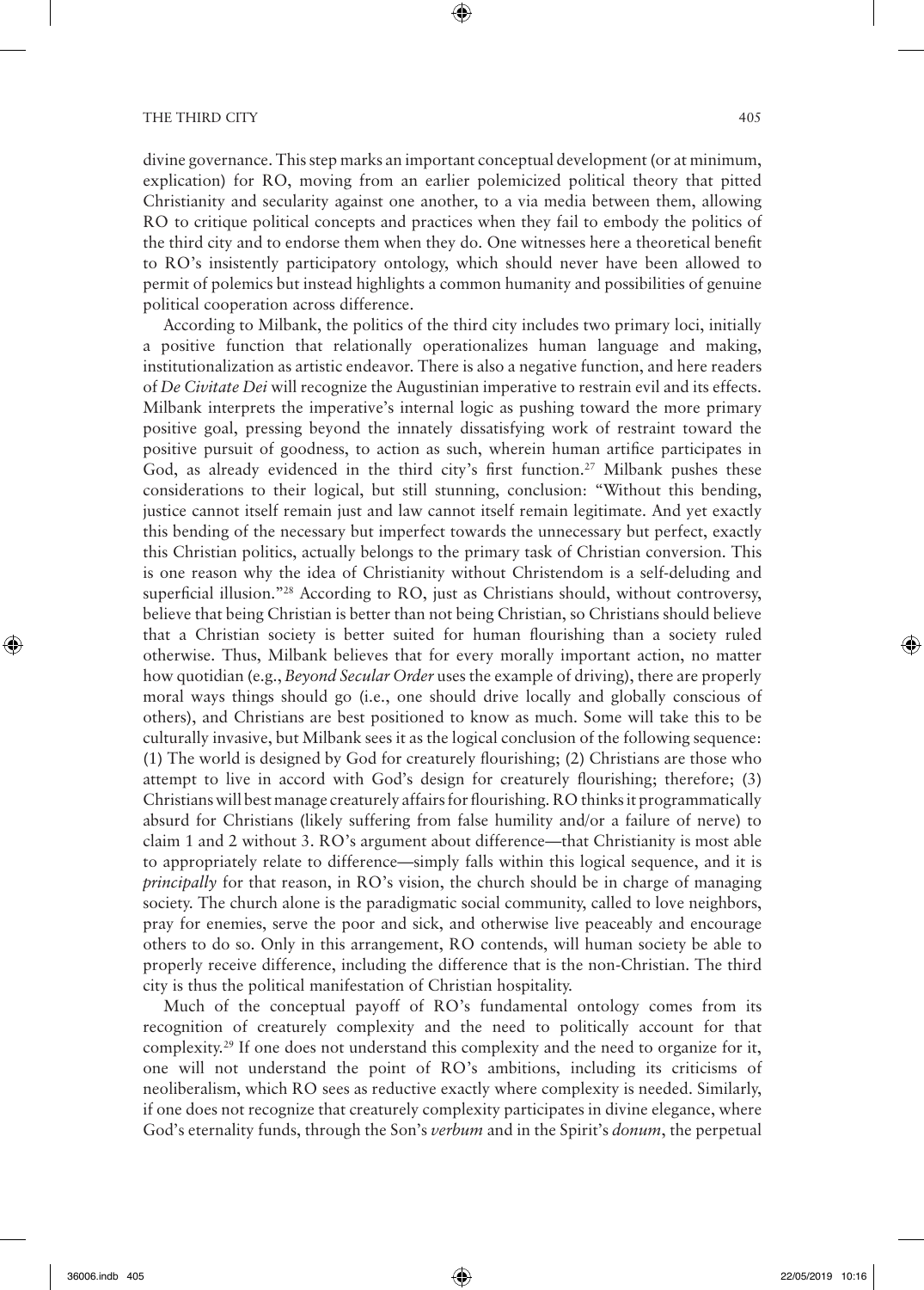circulation of charity, then one misses the elegant cosmic foundation of that complexity, its impetus and possibility. Understanding RO as primarily oriented toward a constructive political project, where a Christian socialist ontology occasions and enables practical political entailments, contextualizes RO's considerable attention to secular critical theory (i.e., Nietzsche and his inheritors—Deleuze, Derrida, and Foucault). Within this context one comes to see RO's critical moves as but conceptual ground clearing for that which RO understands to be its more immediate deconstructive goal: unmasking late capitalism's disastrously possessive commodification of creation.30 RO views secularism's differential ontologies as incapable of grounding the kinds of social solidarity, commonness, and unity necessary for resisting neoliberal capitalism and realizing a politics of the common good. Discourses that prioritize alterity to the exclusion of community end up casting the social in terms of Darwinian tragedy, where only the "fittest" survive and thus *should* rule.31 Differential ontologies, RO believes, in their rejection of the possibility of unity or commonness across difference, substantiate neoliberalism's essential logic.32 As much as these discourses would like to think they honor difference, RO contends they end up establishing the conditions for its erasure. Difference without harmonious relation—what Milbank terms an "ontology of violence"—either disintegrates into atomization or gives rise to domination. Milbank challenges postmodern theorists of difference to supply a better ontology for their likely own espousals of socialism. He refers to socialism as "the joker in the pack of left-wing options," insofar as "its account of society as the upshot of visionary work requires a certain appeal to the 'sacrality of the many' or the 'mystique of the collective.'" In other words, secular socialisms lack the necessary theological and ontological grounds for socialist community, and therefore must appeal to theological, metaphysical, and almost mystical notions of utopian community.33

⊕

In contrast to political economies that presume Darwinian tragedy and its suppositions of scarcity and competition, RO's socialism presupposes charity as the most basic law of creation, God's plentitude coursing through all of creaturely life and enabling a politics of mutuality, solidarity, and equity.34 RO turns the tables on concerns about RO's latent colonialism by arguing that it is indeed a neoliberal ontology with its espousal of an originary and originating agonistic violence that inaugurates a dark age of imperial conquest. Therefore, RO rhetorically asks: Why wouldn't the church see as its mission the constraint of *that* violence? How else can that be pursued except by political rulership? If RO's project is finally deemed a colonizing censure of difference, it must be acknowledged to be a *socialist* one, unrelenting in its denunciation of capitalism's antisocial operations and effects. RO believes the human future is worth fighting for, and (obviously) does not dither from advocating for (over against neoliberal exploitation) "the international spread of the charitable *politeia* which was the *ecclesia*."35

The complexity of creaturely life, with its horizontal and vertical investments, requires, according to RO, a complex mixed governance, comprised of a democratic populace apprenticed by a *morally* elite aristocracy charged with forming citizens' democratic sensibilities and habits, and finally a monarchical cultural reservoir of institutional memory—and all of this as uniquely and constitutively Christian achievements.<sup>36</sup> Only by first being formed in character, which requires mnemonic anchoring, can citizens be trusted to act in their own best interest, where their best interests naturally includes, insofar as it supernaturally inclines to God, the best interests of communities. Citizens grow in virtue by first mimicking the practices of "the virtuous few" who are liturgically formed in kenosis, and then carry political traditions forward toward new ways of seeing (through natural conventions) and being (through creative activity) in the world. $37$  RO

⊕

⊕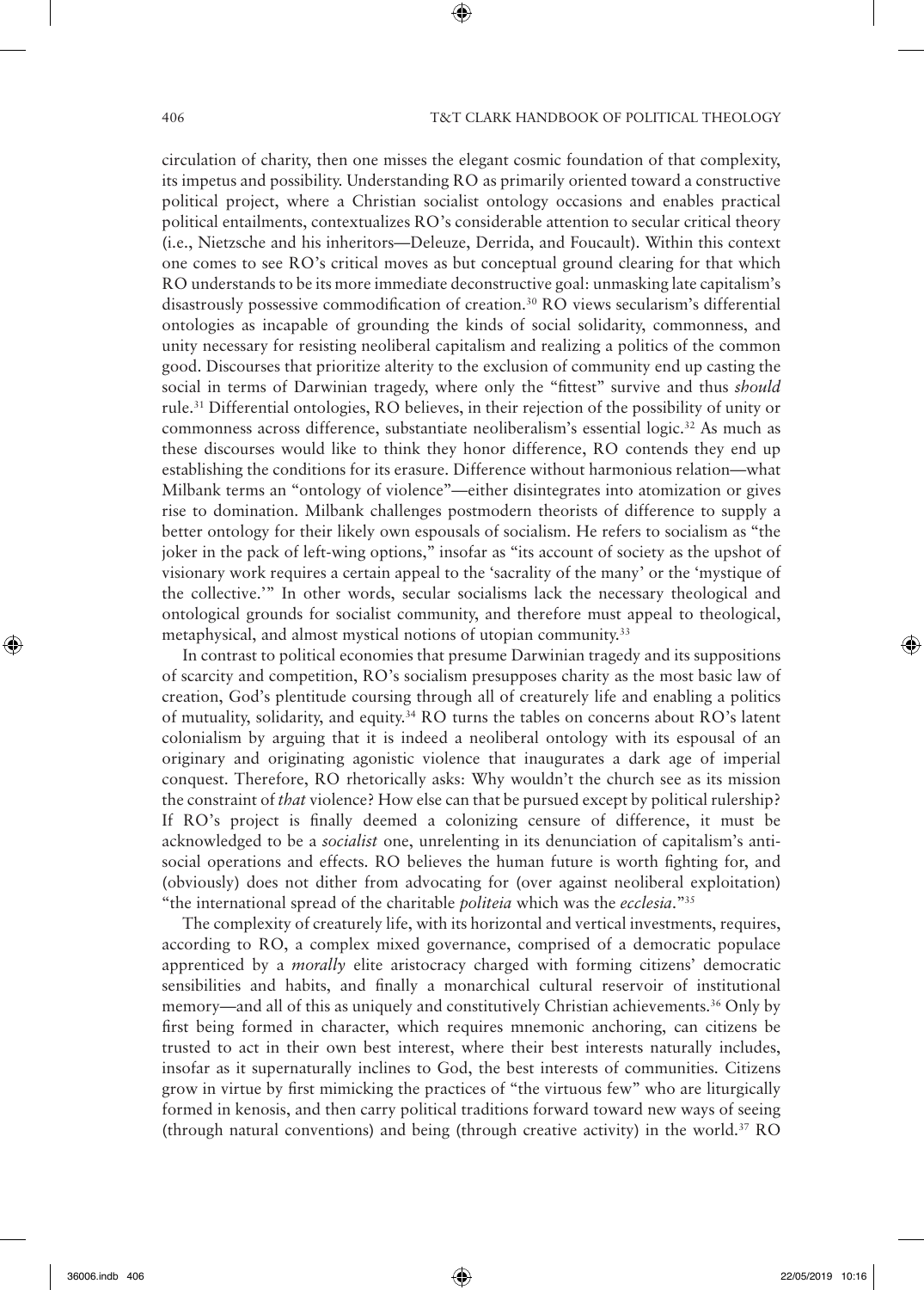speaks of a republican hierarchy that is both authoritative and self-cancelling; the more the elite succeeds in forming a new generation, the less it will need to exercise authority, eventuating in perpetual replacement.38 Not only might citizens transform the discourses they inherit, they are expected to, and, given creation's deep gift-structure, enabled to such is RO's conception of democracy as a *supernaturally* pragmatic tradition. Its account of formation is hierarchical precisely in this way, masters training apprentices until those apprentices assume mastery. Without apprenticeship (whether through wise individuals or seasoned associational communities), the citizenry will not realize its democratic power; without apprentices adapting traditions to new contexts, democracy will turn up empty.39 Such political formation and education occurs, RO maintains, within the manifold associations and intermediary institutions that comprise the "complex space" between the individual and state, and which shields individuals, families and communities from the sheer power of the state and market.40 Such a complex and plural space contests the unilateral sovereignty of the neoliberal market-state which threatens to reduce citizens to passive consumers of ever new goods.

⊕

RO's hierarchical account of democratic citizenship can be described in the terms of gift-giving, with masters gifting their students by teaching them and students reciprocating those gifts with ones of their own, moving the tradition forward.41 If teachers do not raise up new generations of citizens to exercise political judgment, the community will die; if students fail to provide a new generation of judgments, the community will die. Human civilization is entirely dependent on the gift-structure of its existence. To be sure, RO's account of mixed governance presumes distinctions between relative faculties of and maturations in goodness, truth, and beauty, but it is hard to imagine any account of diversified political life—what Milbank variously describes as "Baroque", "poetic," and "gothic"—that does not. This is the thrust of Milbank's critique of differential ontologies: they imagine difference as anarchic and chaotic, manifesting in various competitive relations and agonistic struggles.42 It is only within ontologically structured processional hierarchy, an ordered and peaceful unfolding of difference, that difference thrives.<sup>43</sup> Therein, not only relative virtues, but also roles, distinguish between the specific features that comprise a society: passions and skills and callings and dispositions and personalities and gifts and histories, so on and so forth.44 It is within a hierarchically ordered politics that difference can be accommodated, not by atomizing and thereby sequestering difference but by properly identifying it so that it can be positioned to flourish. RO's political vision includes then both a requirement to creatively accommodate difference and an account of how that accommodation will grow a society by pragmatically adopting it to the local conditions of difference. Human existence is not only ontologically ecstatic, forever growing into God, but also pragmatically so, forever growing into creation, the latter participating in the former, the former growing out of the latter. Local conditions of speaking and making bespeak and fashion a politics; hence, there is no one form of governance sufficient for every situation. Rather, each hierarchy will need to accommodate to "particular geographical, social and historical circumstances"; political community is "not a utopia to be imposed, but something only achievable in certain historical circumstances."45 In this regard, Milbank positions his Christian socialism—shaped as it is by traditions of guild socialism, syndicalism, and Anglican Christian socialism—against the idealistic orientations of certain Marxian varieties.<sup>46</sup> Socialist community must come "by grace," which means it cannot be rationally planned or anticipated by utopian visions. These latter strategies enforce an artificial unity upon difference, whereas Milbank insists genuine socialism must come organically from within local cultures and traditions.47 Such

⊕

⊕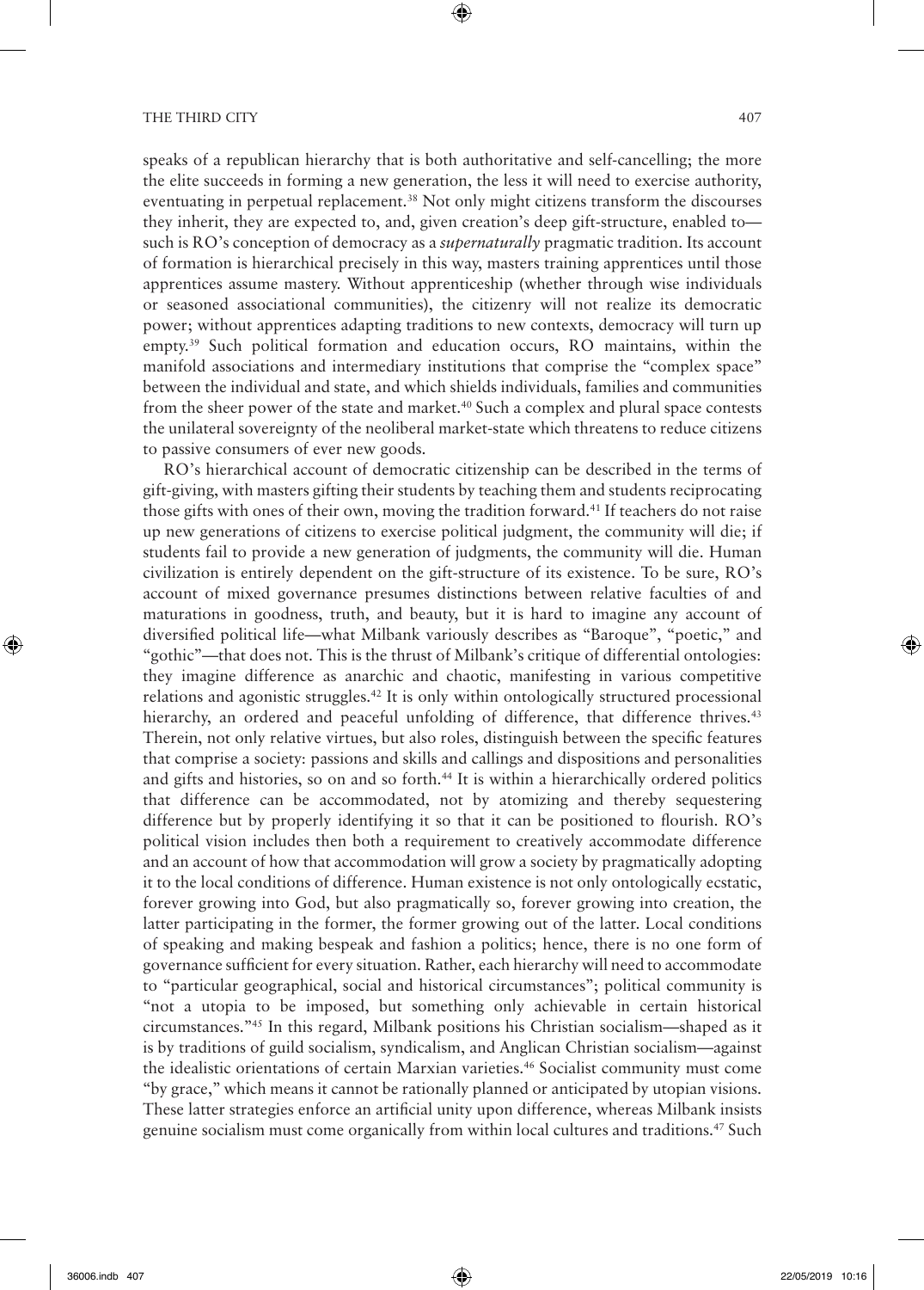socialist communities are premised on the right ordering of differences in charitable relation, which, according to RO, manifests in a hierarchical ordering.48

⊕

It is, from RO's perspective, hierarchy then that makes flourishing democracy possible, hierarchy not only *of* difference but *for* difference.49 Thus, paradoxically, the real rationale for democracy is *extra*-democratic: the legitimacy of popular assent lies in its eventual conversion, through education and training in virtue, to the common good.50 Once again, the plane of immanent life is seen as unfolding within and expressing a higher life, the creature's ascent to the divine, which cannot be had except within the structures of creation.51 Milbank is especially subtle here, as one would need him to be, suggesting that hierarchy does not undermine the integrity of each station of being, but rather affirms its absolute necessity in the order of things.<sup>52</sup>

The full flowering of RO's political vision comes in the rich complexity of its political economy, what Milbank calls a "gift economy" and develops as a "civil economy socialism."<sup>53</sup> For Milbank, economy is necessarily political, wherein economic exchange is a form of gift-sharing. Milbank's civil economy then focuses on the "family, guild, fraternity, commune, corporation"—those relational networks necessary for the cultivation of economic virtue, the temporal basis of all other virtues.<sup>54</sup> Such social forms also entail hierarchical relations, both within groups and between them, as each serves different roles and raises up initiates to take up their roles in ever new ways. But within RO's account of hierarchy superiority is always being given up, given away, capitulated, and gifted—that is, shared.<sup>55</sup>

Fusing elements of Catholic Social Thought and Italian civil economy,<sup>56</sup> RO advances a vision of a forthrightly socialized economy. It calls for re-embedding markets within social relations by directing the free activities of work and trade to the common good, ordering legitimate profit-making activities to human flourishing and social benefit, and encouraging and rewarding virtuous behavior in the marketplace through tax incentives and the bestowing of public honor.<sup>57</sup> Practically, this means encouraging greater sharing of profits and risks between capital and labor, lenders and borrowers; strengthening professional vocational associations and guilds and their roles within industry; and providing more robust legal frameworks within which negotiations of wages, prices, and share-values are jointly determined by owners, consumers, workers, and other stakeholders.58 In short, RO's civil economy seeks to integrate aspects of the market economy (legitimate profit-seeking, competition, trade) with a concern for social welfare and genuine human flourishing. Markets, RO holds, are most truly free not when they are subjected to capitalist logics and neoliberal policies, but rather when they are socialized and ordered to the common good.

Unlike doctrinaire socialisms, then, with their Manichean attitudes toward capitalism, RO is not opposed to eventualities like money, contracts, property, ownership, and the like.59 Nor is it so naive as to believe that state possession of these eventualities makes them immune from corruption. RO is opposed to their distortion, including their statesponsored distortions, further demonstrating its Augustinian *uti*/*frui* approach to worldly affairs. It worries that the privatizing of capital benefits some to the exclusion of the commons, gifts now ripped out of their structure of exchange and manipulated for artificial gain; money becomes vicious when it is sought for its own sake, as in the case of usury; ownership becomes deadly when instead of gathering community, it breaks down and divides community. RO thus proposes the fusion of contract with gift, the democratization and wide distribution of property, and the recovery of cooperative and "associationist" modes of labor.60 In short, RO seeks a truly social economy. Its socialism

⊕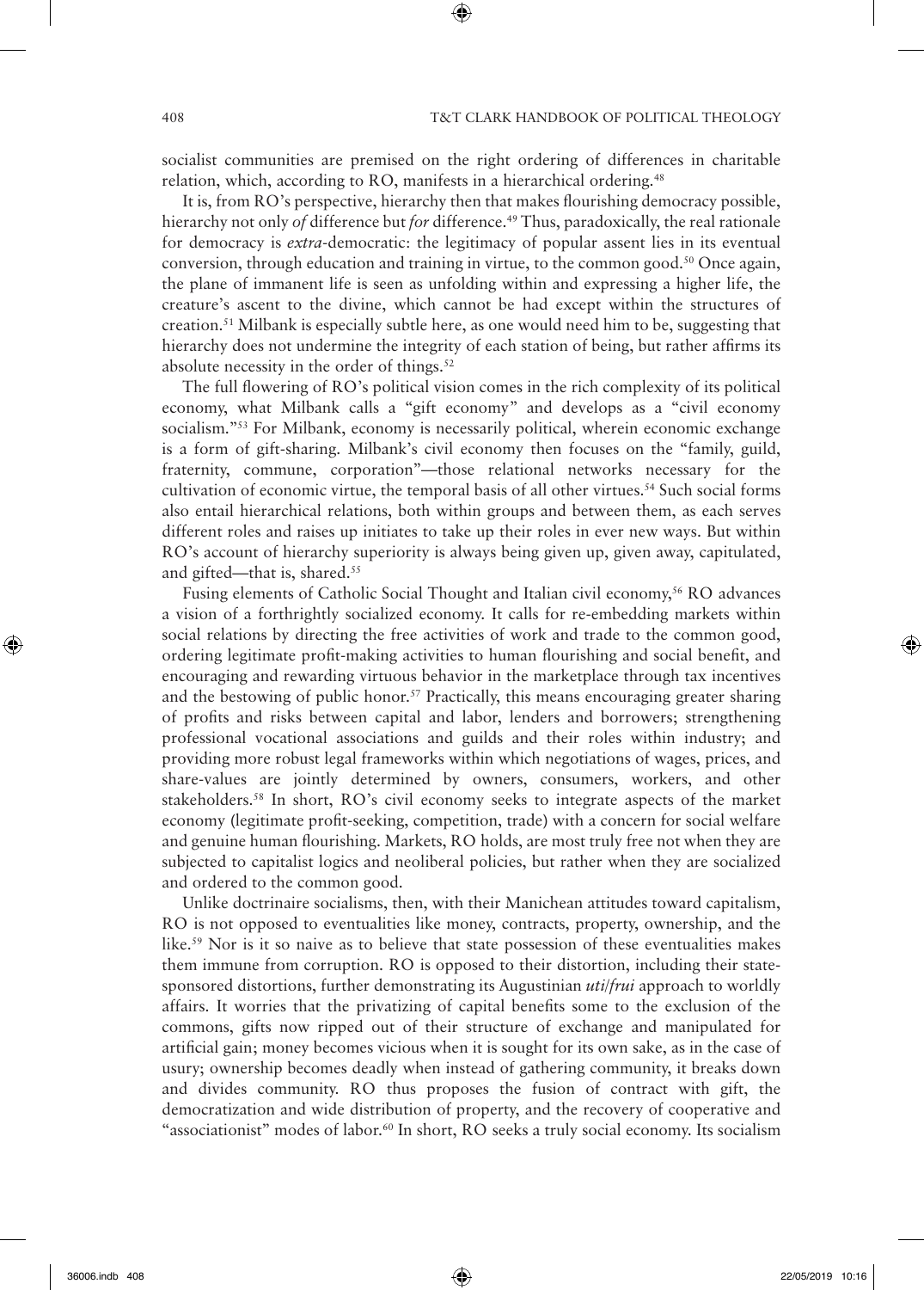⊕

# **RADICAL ORTHODOXY'S ENDURING SERIOUSNESS**

Milbank asks, "Does all this sound fantastic? No, the fantastic is what we have: an economy that destroys life, babies, childhood, adventure, locality, beauty, the exotic, the erotic, people and the planet itself."61 It is precisely this kind of rhetorical confidence that raises worries of an extravagance that too easily lends itself to colonialism. Milbank's response to these charges is to question received notions of colonization by: first, distinguishing between kinds of colonization and their respective ends; second, suggesting colonization's unavoidability; in order that, third, historical colonization and some possible colonization be more hopefully interpreted as aspiring toward certain kinds of futures.<sup>62</sup> Aside from the question of whether Milbank arrives at his point through revisionist history, a more important question is whether Milbank can actually avoid the pitfalls he believes he anticipates.

At the end of *Beyond Secular Order*, Milbank calls for a new politics that "fuses Christian socialism with a new sense of what is valid in the 'conservative' critique of modernity . . . a (genuinely) 'third way' beyond modern left and right."63 Considering how seriously RO takes the applicability of its theories, one senses that Milbank has specifics in mind. As it turns out, RO has found common cause with some advancing a new Blue Labour politics, blending traditions of economic radicalism within Britain's Labour Party with a "blue" conservative appreciation of local cultures, mediatory institutions, religious traditions, and the family.64 Yet the relationship between RO and Blue Labour is more complicated than some, including Milbank, might suppose, possessing certain tensions still to be resolved. Reading Blue Labour as an instantiation of RO's political vision is wishful thinking, far ahead of a number of practical and theoretical considerations to be determined. While much of Blue Labour's platform, especially its economic vision, embodies the gift economy RO speaks of, Blue Labour's grassroots, radically democratic orientation complicates RO's "mixed polity" comprised as it is of elite "philosopher-rulers," and Blue Labour's vital emphasis on pluralism clearly pushes against RO's case for Christendom.

The principal merits Milbank finds in Blue Labour are twofold. First, Blue Labour's economic vision, chiefly developed by Jewish theorist Maurice Glasman, is consonant with much of RO's proposals for civil economy socialism. No wonder the majority of Milbank's engagement with Blue Labour has been specifically on matters of political economy. Second, Blue Labour's re-centering of virtue, the common good, and a moral "ethos" to politics echoes much of RO's "politics of virtue." Milbank understands this virtuous politics to entail a renewed appreciation for a virtuous aristocracy, public honor and democracy's dependency on hierarchies of virtue.<sup>65</sup> Indeed, relating it to RO's stridently theological vision highlights the ingenuity of Blue Labour's political offerings, the possibility of holding together an account of virtue substantial enough to resist the corrosive effects of neoliberalism and a practice of politics capacious enough to generously receive radical difference. As mentioned earlier, it is somewhat remarkable that RO, with its self-consciously audacious claims and aspirations, has found a place for itself within Britain's political future. But it is not entirely surprising, especially if one imagines those aspirations arising within the same context (historical, economic, social, ecclesiastical, etc.) that animates much of British politics.

⊕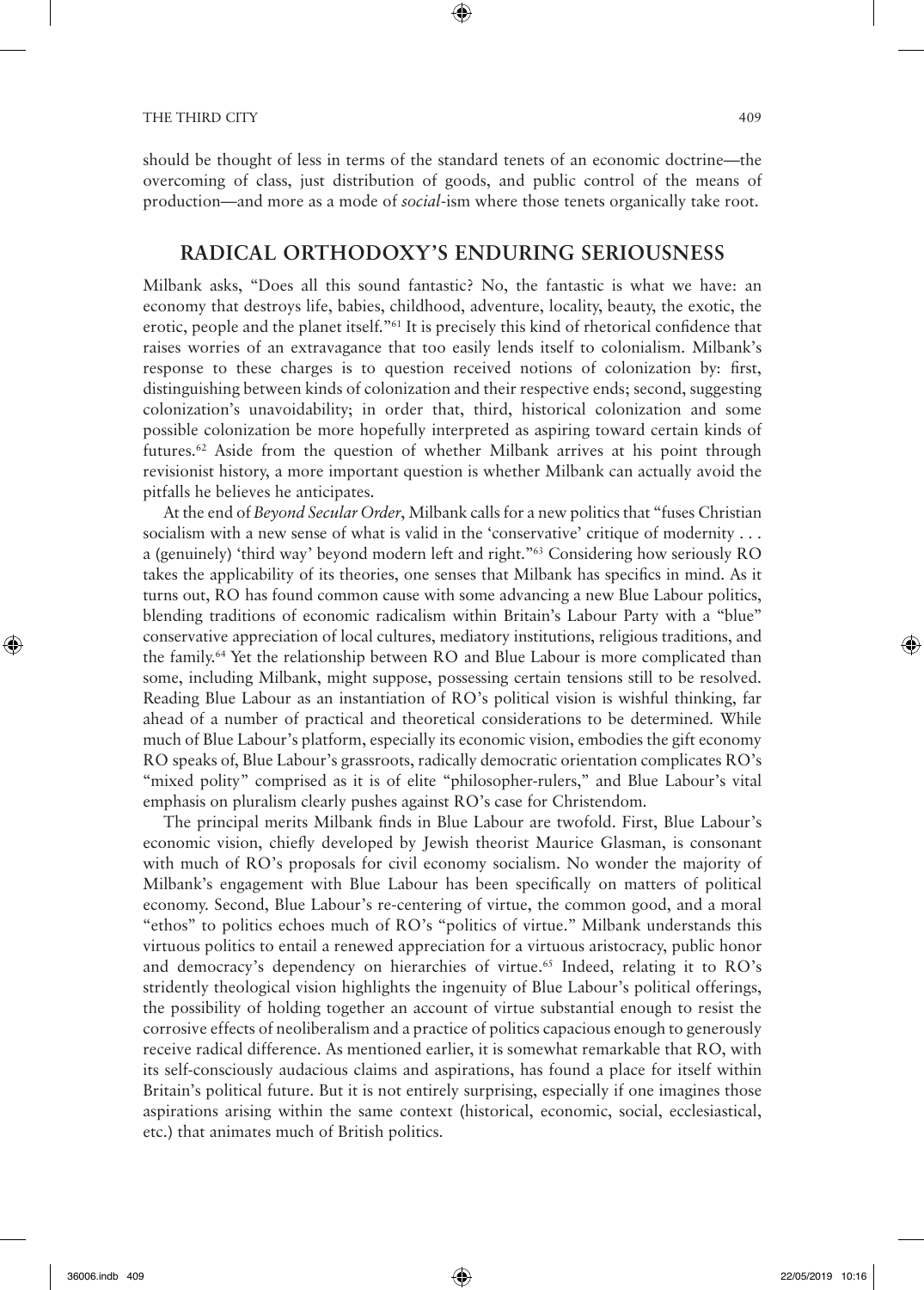Yet it must be remembered that RO's politics of the "third city" is a vision of Christendom that cannot simply be reduced to a democratic political platform. To do so is to soften and mitigate the radicalism of RO's divine politics. RO aspires to see the political instantiation of its Christian ontology and so approaches politics as the enterprise of realigning political society in light of these philosophical commitments. It is on this point that one notices the greatest tensions between RO's political philosophy and Blue Labour's radically democratic sensibilities, embodied in figures like Glasman, Arnie Graf, and Luke Bretherton, for whom Blue Labour arose out of the experiences of grassroots organizing.66 Bretherton writes that Blue Labour is not a "political philosophy" at all, but a mode of political *practice*—one which prioritizes "practice before theory," "people before programme," and "politics before procedure."67 Politics belongs properly to the realm of practical reason, rather than ideology or speculative philosophy, and thus Blue Labour understands the work of politics to be not the instantiation of any particular conceptualization of the good life or version of the common good, but rather the formation of a common life amidst difference. Blue Labour as a mode of political *praxis* thus entails practices of listening, collective deliberation and judgment-making amidst communities of great difference, so as to conciliate various interests and discern and pursue goods in common.

⊕

Blue Labour, then, would complicate RO's insistence that democracy be disciplined by hierarchies of virtue and constrained by the wisdom of elites. Whereas RO worries about democracy's tendency to become untethered from the metaphysically true and so seeks to ground political order in a philosophically derived vision of the common good, Blue Labour suggests politics is primarily "the negotiation of a shared life among diverse and competing interests," which "does not demand that those with different interests, loyalties or views leave the room before the negotiations begin."68 Because Blue Labour presumes a radically pluralist set of political actors and seeks to forge a common life amidst their differences, it is not clear that RO can rest content with such a politics, insofar as RO aspires to the construction of a "third city" whose constitution reflects the divine life, in which difference is always reconciled in unity.69 Blue Labour's *praxis* seeks not the conversion of difference to a shared, singular conception of the good life and the common good, but rather the negotiation of difference and the establishment of relations of neighborliness and friendship across such difference. Whether or not RO can come to appreciate this kind of radical democracy and politics of difference is dependent on how it comes to see the relation between its ontology and that ontology's practical entailments. Must difference be managed and ordered to a vision of political community known in advance of democratic negotiation, or can politics become, for RO, a site of genuine encounter with difference, wherein the "third city" is perpetually co-created with others in new and unexpected ways?

Interestingly it is at the point of just this set of concerns that Milbank reasserts his case for imperial over secular order, and here we return to the two strategies of dismissal with which this essay began. Discussing RO's possible consilience with Blue Labour, Milbank invokes a "more benign, plural and inclusive" empire that can be more determined by "indigenous modes of political control, while also fostering a certain cross-cultural and international modulation" than that which comprised historical British imperialism. Milbank assays a Christendom that has learned from its mistakes: "That this destiny has often been pursued with brutality and was abandoned so recklessly and irresponsibly with dire consequences in the Near East—only precludes us trying to pursue it in the future more charitably and cooperatively if we act out of guilt, which is always to act in bad faith."70 Notice Milbank's aforementioned move to complexify the historical legacy of European colonization, intimating its irresponsibly premature conclusion, as part of the

⊕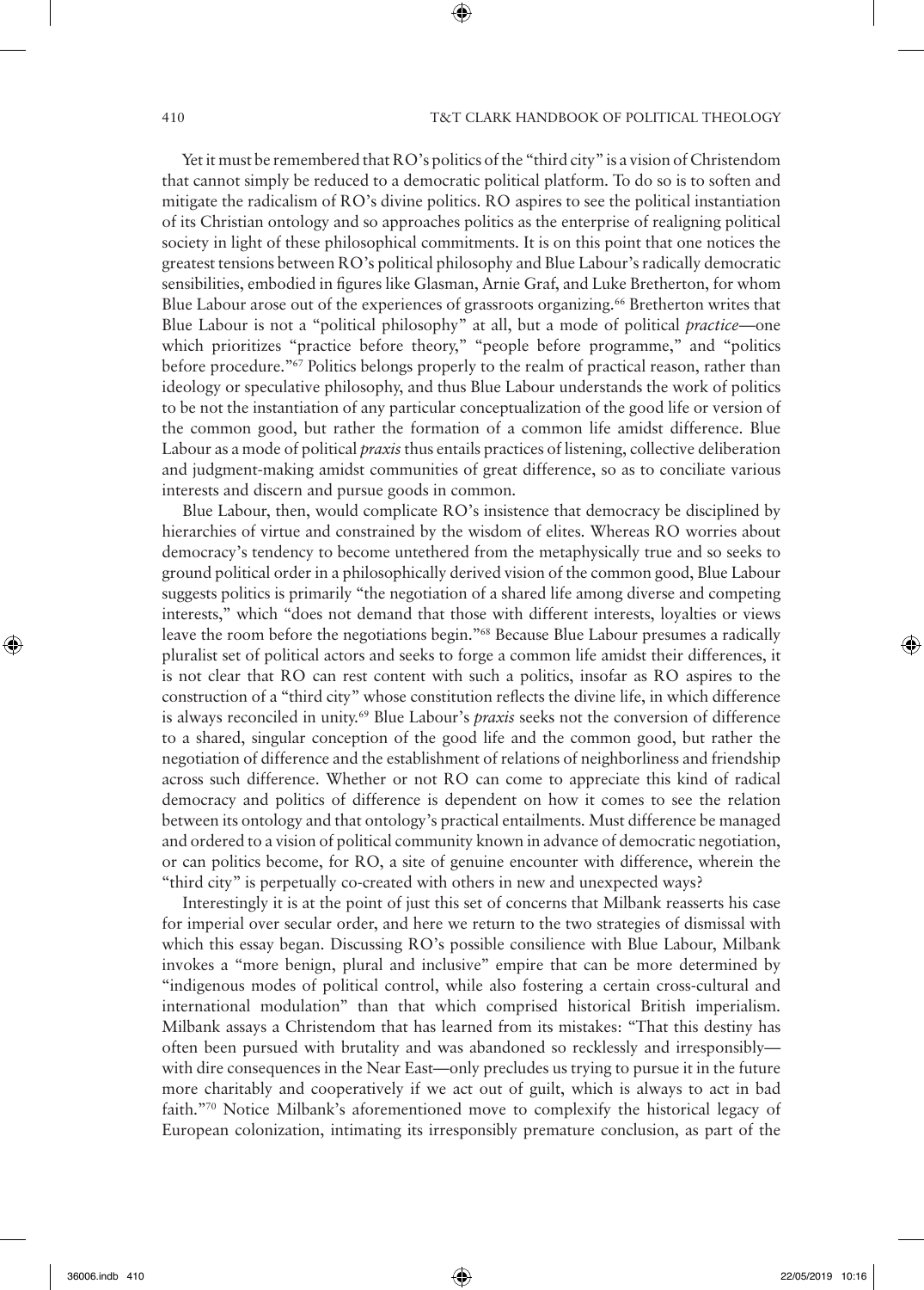rationale for a new colonization. How is one to take this emblem of RO, seemingly guileless in its pretentions and possibly deadly for that reason? If we have successfully provided reasons to take RO seriously, to not dismiss out of hand its pro-Christendom stance, then we are faced with an importantly interesting puzzlement. One might look at RO and its emphasis on ontological peace and its practical urgings for socialism and decide, given the seeming goodwill and the desired beneficial outcomes, its proposal does not amount to what was pernicious about historical colonization—say, its motivations and impulses and seminal expressions. Or, one might, upon examining its case, decide that its emphases and practical urges, especially its seeming goodwill and benevolences, just *is* what colonization has always amounted to. One is left with either a very provocative way of talking about Christian social engagement, mission, and conversion (the bitter pill of recognizing that *all* social and political programs are "colonizing" insofar as they prescribe what they take to be true), or a very polite and elegant way of dressing up the same old colonial impulse.

⊕

In an essay early in RO's history, Gerard Loughlin assessed RO's possibilities and problems. There, he attended to the themes of mastery, difference, and pluralism within RO's rhetorical strategy, themes we have detailed above with reference to RO's politics. Speaking of RO's genealogical strategies, Loughlin offered two ways of thinking about RO, which we delineate here:

- A. RO's fondness for the Christian "master-narrative" which "positions the narratives of secular reason," and indeed all other narratives, through rhetorical subjection and/or absorption, betrays a proclivity toward mastery that forgets its own contingency and fragility as *narrative*. RO's rhetorical strategies—the "forms" in which the Christian story is articulated—exhibit modes of domination and colonization that betray the "content" of that story. RO is thus seen to offer a story which fails to acknowledge itself as such, a claim to mastery and finality cloaked in the attributes of narrativity while yet aspiring to totality.
- B. "Rather than the monopoly of a master-narrative, which positions all other narratives," RO's story could be articulated as "an ever-extending tradition of narrative linkages, in which now some stories, now others, function as the synchronic animators of the rest, so that there is always a 'buzz' within the tradition, a movement of story against story, a never stable positioning and an always possible indeterminacy with regard to new linkages, new stories." Such a narrative practice acknowledges not only the contingency of its practice but also the provisionality and contestability of its claims. It thus aspires to dialogical encounter and receptive generosity to others.<sup>71</sup>

Our thought is that the most promising version of RO's political theology is something like Blue Labour read in terms of Loughlin's option B, where the spoken/made content of RO's gift-centered story of kenotic self-cancellation, what one might call a good form of mastery, can help RO resist mastery's deadly forms. Then we might arrive at what Loughlin describes as "a 'buzz' within the tradition" of RO, a "movement of story against story, a never stable positioning and an always possible indeterminacy with regard to new linkages, new stories." One might even name that buzz "democracy," the practice of forging political communities and discovering goods in common through negotiations that demand postures of receptivity to difference and change. Blue Labour's commitments to dialogical processes that prioritize pragmatic adaptation over aesthetic purity—"practice before theory," "people before programme" and "politics before procedure"—can put RO's "supernatural pragmatism" on the road to realizing the social hope at the center of its socialist politics.

↔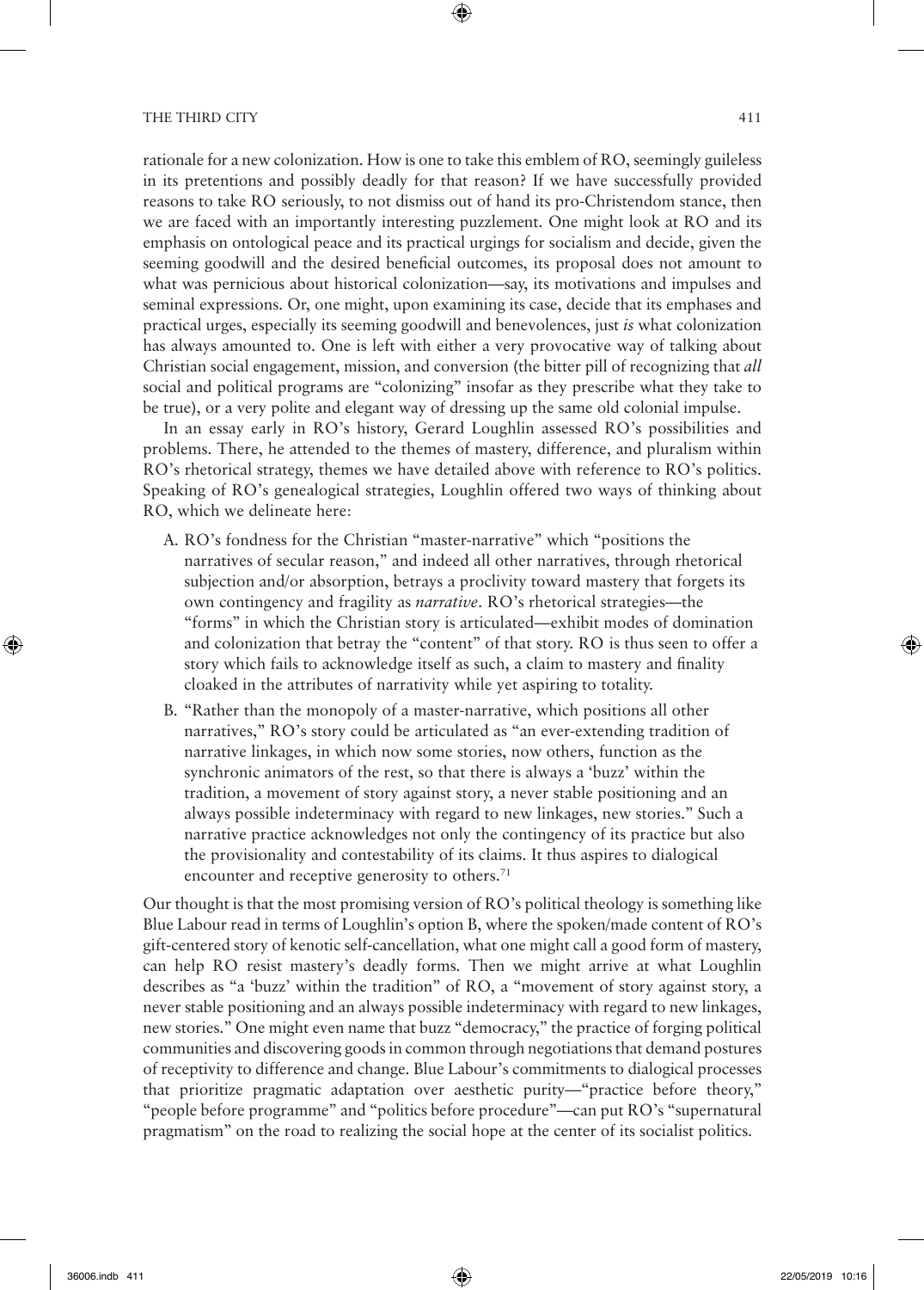Identifying commonalities and continuities between RO and Blue Labour comes to the question of imagination or what we earlier intimated as the ambition of political theory, "promises and warnings of what might be, investigations at the intersection of hope and despair." Political imagination begins with stepping into commonalities and continuities where they are to be found, along with acknowledging when and why they cannot be found, and motivating commonality and continuity when despair forces imagination underground. One can imagine the forms Blue Labour linked to Loughlin's RO "buzz" might take—everything from generating radical political agency out of rather than over against storied forms of place and community to resisting neoliberal aggression by forging alliances that arise out of practices of scriptural reasoning between Muslim, Jewish, Christian, and other religious and non-religious readers of texts to scenes of political repair occasioned when hierarchical self-canceling energizes re-memory of moral injury. Radical Orthodoxy and Blue Labour are both projects of political imagining. If they can respectively survive dismissal and reduction then they can begin to imagine together.

⊕

# **NOTES**

- 1. Note the subtitle of Radical Orthodoxy's most developed treatment of politics: John Milbank and Adrian Pabst, *The Politics of Virtue: Post-Liberalism and the Human Future* (New York: Rowman & Littlefield, 2015).
- 2. John Milbank, *Beyond Secular Order: The Representation of Being and the Representation of the People* (Malden, MA: Wiley-Blackwell, 2013), 261.
- 3. For a discussion of RO, imperialism, and colonialism, see Romand Coles, "Storied Others and the Possibilities of *Caritas*: Milbank and Neo-Nietzschean Ethics," *Modern Theology* 8:4 (1992), 331–351; Graeme Smith, "Mission and Radical Orthodoxy," *Modern Believing* 44:1 (2003), 47–57; and the relevant essays in *The Poverty of Radical Orthodoxy*, ed. Lisa Isherwood and Marko Zlomislic´ (Eugene, OR: Wipf and Stock, 2012).
- 4. Milbank, *Beyond Secular Order*, 15. See, for example, the critique of Milbank in Kyle Gingerich Hiebert, *The Architectonics of Hope: Violence, Apocalyptic, and the Transformation of Political Theology* (Eugene, OR: Wipf and Stock, 2017), 94–95, 98–100. Gingerich Hiebert specifically draws attention to the way Milbank articulates this vision in such a way as to make impossible genuine self-criticism and to disable meaningful engagement with interlocutors.
- 5. Those interested in Red Toryism can consult Phillip Blond's *Red Tory: How the Left and Right Have Broken Britain and How We Can Fix It* (London: Faber and Faber, 2010), stemming from his February 28, 2008 *Prospect* essay, "Rise of the Red Tories."
- 6. See, for instance, Chapters 4, 6, and 10 of John Milbank, *Theology and Social Theory: Beyond Secular Reason*, 2nd ed. (Malden, MA: Blackwell, 2006).
- 7. Milbank, *Beyond Secular Order*, 42–49, 112–113. See also John Milbank, *The Word Made Strange: Theology, Language, Culture* (Malden, MA: Blackwell, 1997), 44–45.
- 8. "Preface to the Second Edition: Between Liberalism and Positivism," in Milbank, *Theology and Social Theory*, xiv.
- 9. Milbank contends that, lacking the necessary ontological foundations for a truly socialist politics, the political manifestation of postmodern differential ontologies can only be either liberalism or fascism—the former which rejects any notion of a common good and thus relegates difference to the sphere of private expression and self-cultivation; the latter which names politics as the site of agonistic struggle wherein the "fittest" survive and rule. See Milbank, *Theology and Social Theory*, 279, 323–325.

↔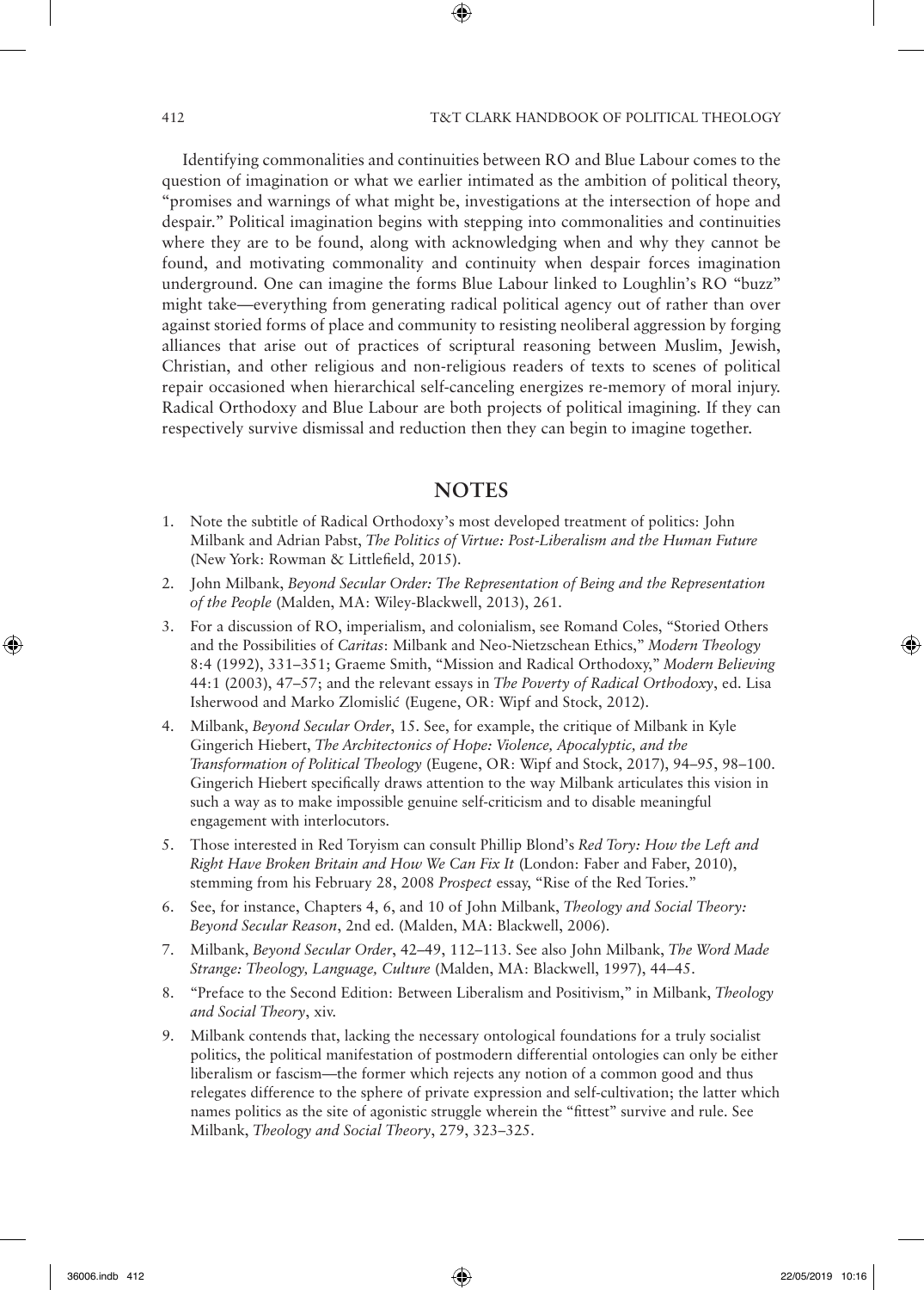10. On the fundamental gift-structure of creation, see John Milbank, *Being Reconciled: Ontology and Pardon* (New York: Routledge, 2003), xi; John Milbank, "Liberality versus Liberalism," in *The Future of Love: Essays in Political Theology* (Eugene, OR: Wifp & Stock, 2009), 257–258; John Milbank, "Can a Gift Be Given? Prolegomena to a Future Trinitarian Metaphysics," *Modern Theology* 11 (1995), 116–161; and Milbank, *Beyond Secular Order*, 72–77, 107–108.

⊕

- 11. Milbank, *Theology and Social Theory*, 6.
- 12. Milbank delineates this account of difference in terms of the Trinity's "first" and "second" differences: "This is why (speculatively speaking), within the Godhead, there is held by Christianity to arise after the 'first difference' which is the Son, also the 'second difference' of the Holy Spirit, constituted as an equally pure relation to the Father, but 'through' the Son. The Spirit *is* this relation of the one and the many, this *ratio* of charity, but the relational character of this ratio is now truly affirmed, because the Son, and the differences contained within the Son, has now become a moment of *mediation* between Father and Spirit . . . Therefore difference, after first constituting unity (the Son causing 'backwards' the Father) becomes a *response* to unity that is more than unity, which unity itself cannot predict—since mediation exceeds unity just as it exceeds difference . . . The harmony of the Trinity is therefore not the harmony of a finished totality but a 'musical' harmony of infinity" (Milbank, *Theology and Social Theory*, 430–431). See also John Milbank, "The Second Difference," in *The Word Made Strange*, 171–193. See also John Milbank, *The Religious Dimension in the Thought of Giambattista Vico 1558–1774: Part I The Early Metaphysics* (Lampeter: The Edwin Mellen Press, 1991), 116–149.
- 13. For Milbank's most sophisticated account of gift-giving, see Milbank, "Grace: The Midwinter's Sacrifice," in *Being Reconciled*, 138–161 (see especially 154).
- 14. See Milbank, *Beyond Secular Order*, 53 fn82.
- 15. Milbank, "Can a Gift Be Given?" 125–152; and Milbank, *Being Reconciled*, 156–161.
- 16. Milbank, *Being Reconciled*, 53.
- 17. Milbank, *The Word Made Strange*, 280.
- 18. Milbank, *Being Reconciled*, 171.
- 19. Ibid., 199–200; and Milbank, *The Word Made Strange*, 84–113.
- 20. Milbank, *Theology and Social Theory*, 206–252 and *Beyond Secular Order*, 213–214. See also Milbank, *Beyond Secular Order*, 104–105, 195–198.
- 21. John Milbank, "The Transcendality of the Gift: A Summary," in *Future of Love*, 359–363. See also Milbank, *Beyond Secular Order*, 35–36, 267.
- 22. See also, for example, Milbank's account of forgiveness in Milbank, *Being Reconciled*, 46–47.
- 23. Milbank and Pabst, *Politics of Virtue*, 8.
- 24. Milbank, "Can a Gift Be Given?" 152.
- 25. Milbank, *Beyond Secular Order*, 228–236.
- 26. Milbank, *Theology and Social Theory*, 428.
- 27. Milbank relies much on Maurice Blondel's theory of action. See Maurice Blondel, *Action (1893): Essay on a Critique of Life and a Science of Practice*, trans. Oliva Blanchette (Notre Dame, IN: The University of Notre Dame Press, 2003).
- 28. Milbank, *Beyond Secular Order*, 233, 248.
- 29. See Milbank, *Being Reconciled*, 56–57, 148–149.
- 30. Milbank thus reads Nietzsche as not sufficiently different from the eighteenth- and nineteenth-century English political economists, in terms of how both imagine the condition

↔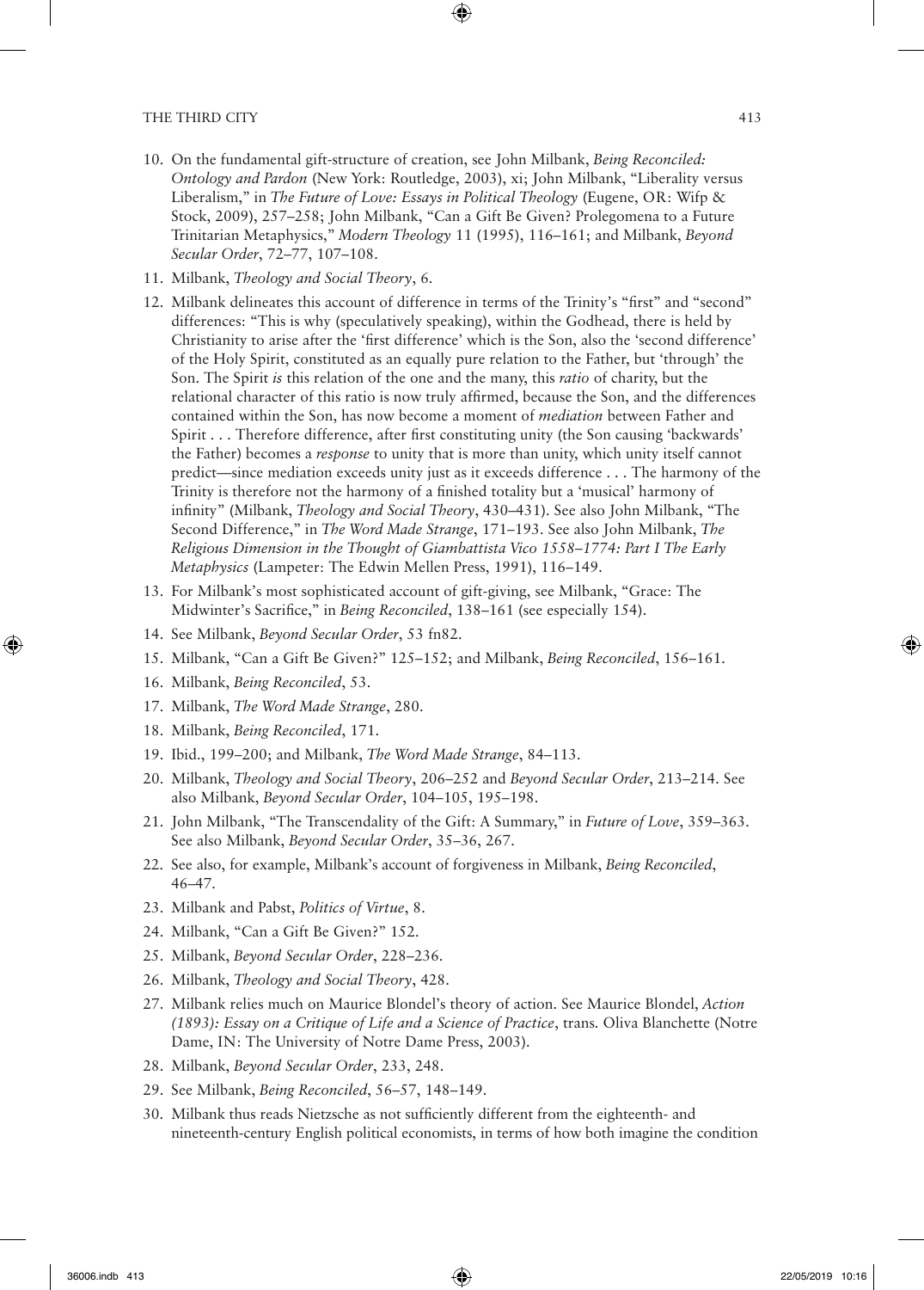of primitive humanity as one of "*agon* or playful, competitive struggle" (Milbank, *Theology and Social Theory*, 283–284).

⊕

- 31. Ibid., xiv.
- 32. Ibid., xxi. Milbank notes similar critiques of postmodern thought from theorists on the secular left like Alain Badiou and Peter Hallward, who likewise see that "the philosophy of difference grounds only a social *agon* and therefore is complicit with capitalism."
- 33. Milbank, *Beyond Secular Order*, 262.
- 34. Milbank, "Can a Gift Be Given?" 124.
- 35. Milbank, *Beyond Secular Order*, 229. See also Milbank, *Being Reconciled*, 176–177.
- 36. For Milbank's delineation of this mixed arrangement, containing elements of democratic, aristocratic, and monarchical traditions, see Milbank, "Liberality versus Liberalism," 245–249; and Milbank and Pabst, *Politics of Virtue*, 205–244. On monarchical rule and the participation of all in "Christic kingship," see Milbank, *Beyond Secular Order*, 249.
- 37. Milbank, *Beyond Secular Order*, 263.
- 38. Milbank, *The Word Made Strange*, 285; Milbank, *Being Reconciled*, 183.
- 39. On the place of education in this political arrangement, see Milbank, *Being Reconciled*, 182–183; Milbank, "Liberality versus Liberalism," 249; and Milbank and Pabst, *Politics of Virtue*, 260–266, 286–294.
- 40. Milbank develops this notion of "complex" or "gothic" space in his essay "On Complex Space," in Milbank, *The Word Made Strange*, 268–292.
- 41. Milbank, *Being Reconciled*, 57.
- 42. Ibid., 107, 190. See also Milbank, *Beyond Secular Order*, 86–88; 158–159; and especially 210–211; and Milbank, *The Word Made Strange*, 276–277.
- 43. Milbank, *Theology and Social Theory*, 436–437.
- 44. Milbank, *The Word Made Strange*, 271.
- 45. Milbank, *Beyond Secular Order,* 161. See Milbank's distinction between hierarchy of this kind and that fixed within modern bureaucracies (176–177). See also 195–198, 210–213. See also Milbank, *Vico Part I*, 239.
- 46. See John Milbank, "Were the 'Christian Socialists' Socialists?" in *The Future of Love*, 63–74; and Milbank, *Being Reconciled*, 162–186.
- 47. Related to this is Milbank's argument that the "unity" of socially harmonious communities must be understood not as an entity or substance, but a *relation*. As he puts it, "Unity . . . ceases to be anything hypostatically real in contrast to difference, and becomes instead only the 'subjective' apprehension of a harmony displayed in the order of the differences" (Milbank, *Theology and Social Theory*, 435–436). For Milbank, this peaceful relation of difference is one of "analogical" relation, wherein there exists a commonness or "common measure" between differences that does not figure them with respect to a "third thing," some generic essence they share, to which various differences are ordered by univocal mediation. Rather various differences are ordered to one another in charity in generous attribution and truthful proportion, an "aesthetic relation."
- 48. Kenneth Surin argues such hierarchies are, in fact, intrinsic to the tradition of analogical thinking RO draws upon. In such a vision, charitable and peaceful relations of difference are only possible, Surin maintains, within an ontological "chain of being," that necessitates certain forms of subjection and mastery. See Kenneth Surin, "Rewriting the Ontological Script of Liberation: On the Question of Finding a New Kind of Political Subject," in *Theology and the Political: The New Debate*, ed. Creston Davis, et al. (Durham, NC: Duke University Press, 2005), 240–266.

↔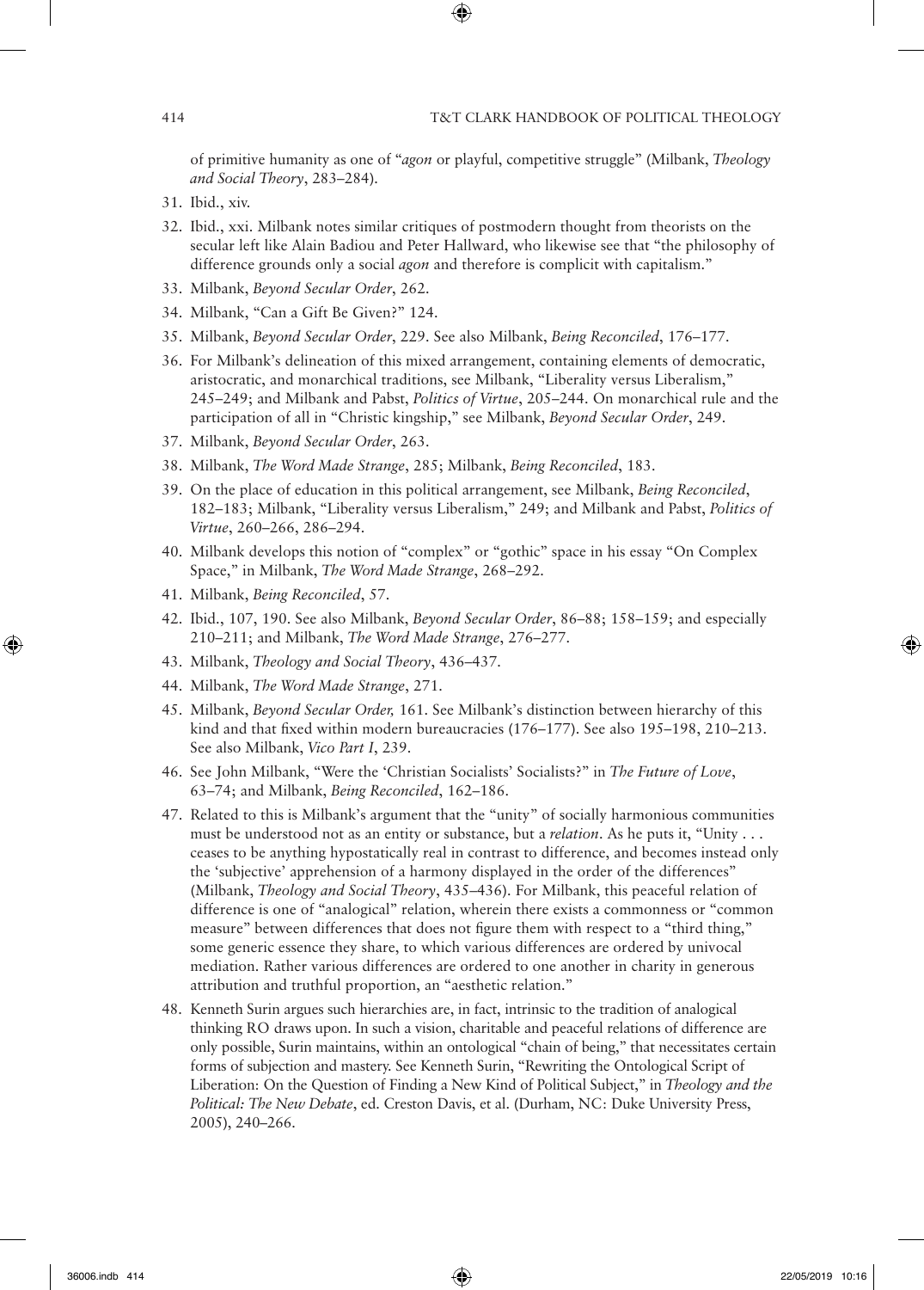↔

49. Speaking of the church, Milbank writes, "[C]ontrary to all the assumptions of secular sovereignty, it is all the more democratic the more it is genuinely hierarchical. Moreover . . . this is the only possible real democracy, and the most extremely democratic" (Milbank, *Being Reconciled*, 108).

⊕

- 50. That is, in "the likelihood that a relatively well educated—morally trained and informed populace will be better able to sift and refine proposals as to what is 'best' for them by genuinely 'aristocratic' thinkers and innovators at every level" (Milbank and Pabst, *Politics of Virtue*, 191).
- 51. Nowhere is this more evident than in Milbank's discussion of what he calls the "beastangel," the human's ever-deepening into its own natural constitution, a desire-driven movement of creative ecstasy that expresses and draws deeper into God's love and creativity (Milbank, *Beyond Secular Order*, 209, 221–222).
- 52. On RO's extra-democratic justification of democracy, see Milbank, "Liberality versus Liberalism", 245; and Milbank and Pabst, *The Politics of Virtue*, 239–240.
- 53. Milbank and Pabst, *Politics of Virtue*, 137–171; and John Milbank, "The Real Third Way: For a New Metanarrative of Capital and the Associationist Alternative," in *The Crisis of Global Capitalism: Pope Benedict XVI's Social Encyclical and the Future of Political Economy* (Eugene, OR: Wipf and Stock, 2011), 27–70.
- 54. Milbank, *Beyond Secular Order,* 165. See also, Milbank, "Liberality versus Liberalism," 250–253.
- 55. Milbank, "Liberality versus Liberalism," 248.
- 56. Of central importance are the works of Luigino Bruni and Stefano Zamagni, as well as Pope Benedict XVI's encyclical *Caritas in Veritate*.
- 57. Milbank and Pabst, *Politics of Virtue*, 129–176. See also, Adrian Pabst, "'Civil Economy': Blue Labour's Alternative to Capitalism," in *Blue Labour: Forging a New Politics*, ed. Ian Geary and Adrian Pabst (London: I.B. Tauris, 2015), 97–119.
- 58. Milbank and Pabst, *Politics of Virtue*, 142–147.
- 59. See Milbank's discussion of contracts, much indebted to Edmund Burke, as a convention natural to the sociality of humanness in Milbank, *Beyond Secular Order*, 183. Regarding natural conventions, see Jonathan Tran, "Linguistic Theology: Completing Postliberalism's Linguistic Task," *Modern Theology* 33:1 (2017): 47–68.
- 60. Milbank and Pabst, *Politics of Virtue*, 143–145.
- 61. Milbank, "Liberality versus Liberalism," 263.
- 62. Milbank often turns to John Darwin's work, including *Unfinished Empire: The Global Expansion of Britain* (London: Penguin Books, 2012).
- 63. Milbank, *Beyond Secular Order*, 269.
- 64. For an overview of Blue Labour's political vision, see Adrian Pabst, "Introduction: Blue Labour and the Politics of the Common Good," in *Blue Labour*, 1–10.
- 65. To get a sense of the implications of Blue Labour's vision, see Jon Cruddas' April 23, 2018 *New Statesman* piece, "The Humanist Left Must Challenge the Rise of Cyber Socialism."
- 66. Particularly the work of London Citizens and the Industrial Areas Foundation. See chapter 2, "Faith and Citizenship in a World City," in Luke Bretherton, *Resurrecting Democracy: Faith, Citizenship, and the Politics of a Common Life* (Cambridge: Cambridge University Press, 2015), 57–75.
- 67. Luke Bretherton, "Vision, Virtue, and Vocation: Notes on Blue Labour as a Practice of Politics," in *Blue Labour*, 217–233. See also Bretherton, *Resurrecting Democracy*, 111–176.
- 68. Bretherton, "Vision, Virtue, and Vocation," 217.